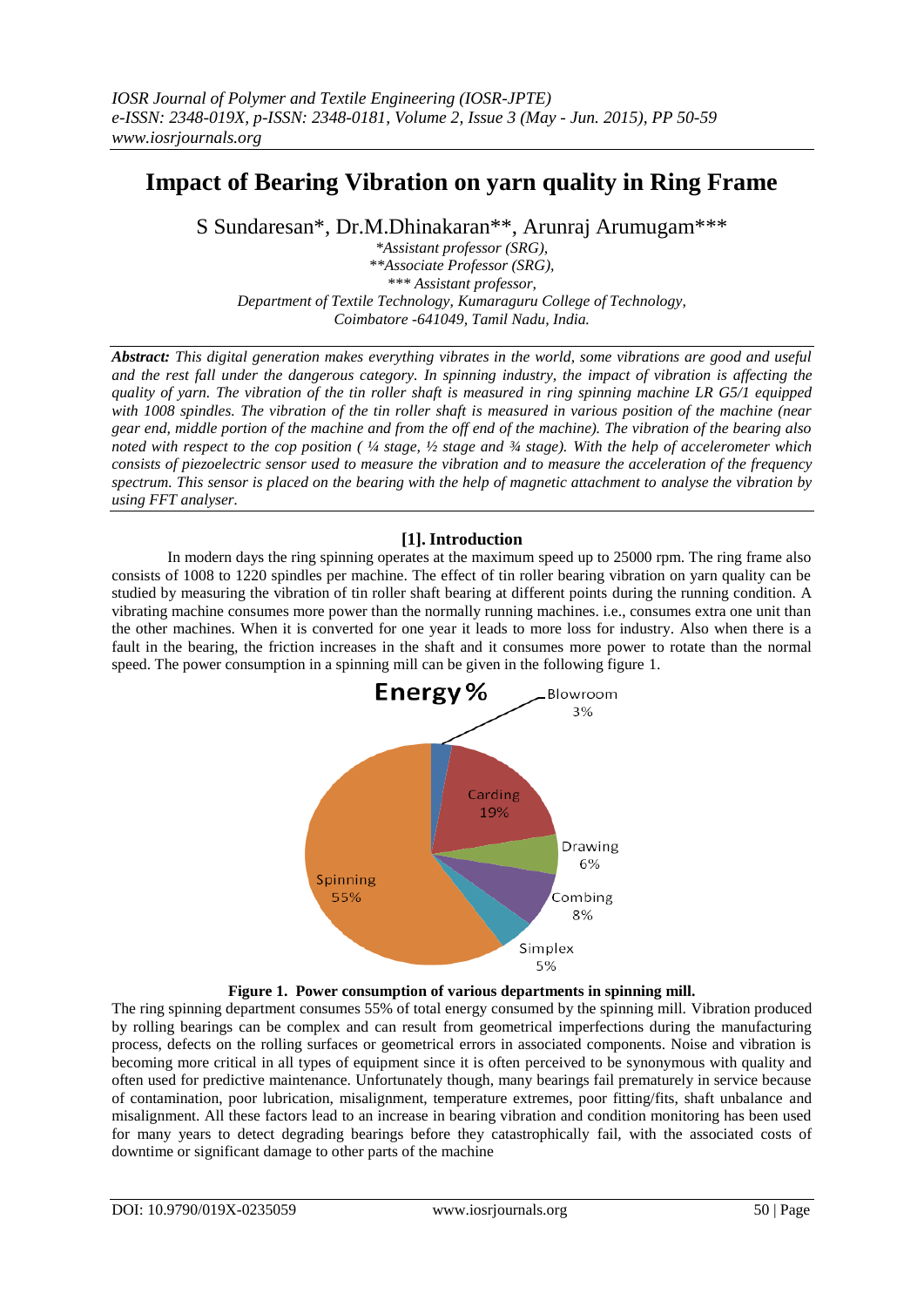Bearing vibration is therefore becoming increasingly important from both an environmental perspective and because it is synonymous with quality. Rolling contact bearings represent a complex vibration system whose components i.e. rolling elements, inner raceway, outer raceway and cage interact to generate complex vibration signatures. Although rolling bearings are manufactured using high precision machine tools and under strict cleanliness and quality controls, like any other manufactured part they will have degrees of imperfection and generate vibration as the surfaces interact through a combination of rolling and sliding. The components of bearing can be given in the figure 2.



**Figure 2 Components of bearing**

Nowadays, although the amplitudes of surface imperfections are in the order of nanometres, significant vibrations can still be produced in the entire audible frequency range (20Hz - 20kHz). The level of the vibration will depend upon many factors including the energy of the impact, the point at which the vibration is measured and the construction of the bearing. Rolling element bearings are among the most significant components in the vast Majority of machines and exacting demands are made upon their carrying capacity and reliability. The continued research and development of rolling element bearing Technology has enabled engineers to calculate the life of a bearing with some substantial accuracy, thus enabling bearing life and machine service life to be accurately coordinated. Fatigue and surface distress usually describe the limits for reliable operation of a rolling element bearing. Under different operating conditions, the bearings have different life spans and in general bearing failure is caused by surface distress and is indicated by temperature rise. This leads to bearing damage in due course, resulting in micro-pitting, smearing, indentation and plastic deformation, besides surface corrosions. When measuring vibration, there are several methods that can be used which are overall vibrations, FFT spectrum, Acceleration Enveloping, phase, and SEE Technology (Acoustic Emissions) and high Frequency detection (HFD). The frequency component in the spectrum will change when a mechanical part such as rolling element bearing either wear or break up. In fact, each fault in a rolling element bearing produces vibration with distinctive characteristics that can be measured and compared with reference ones in order to perform the faults detection and diagnosis. Vibration analysis is probably the most important tool to diagnose a problem in a machine and has become accepted and proven worldwide in industries.



**Figure 3 Causes of bearing failure**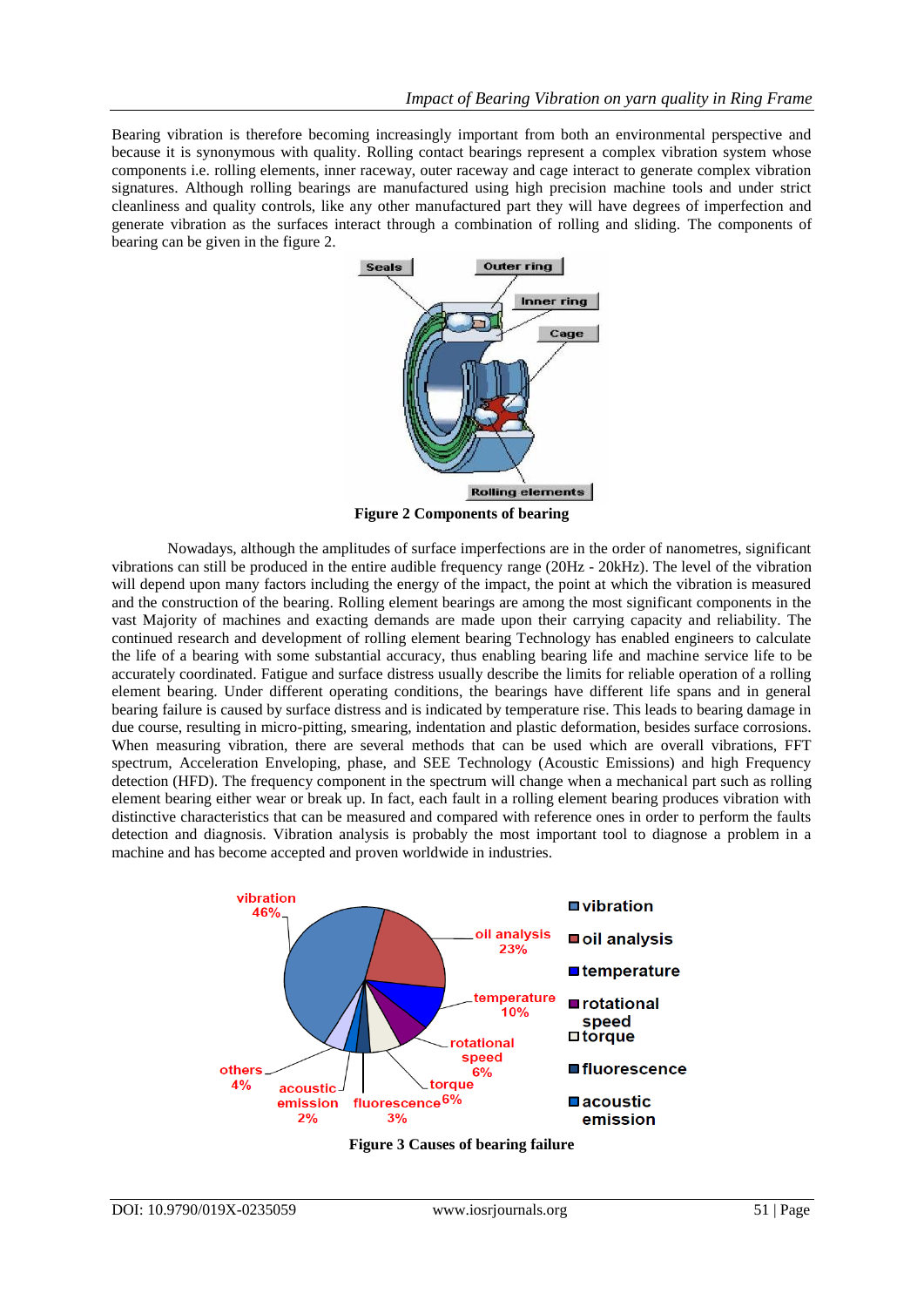#### **Detection Methods of Bearing Failure**

In majority of the cases every initial problem starts in the bearings and propagates to the rest of the members of the machine. A bearing devoid of lubrication tends to wear out fast and fails quickly, but before this is noticed it damages the remaining components in the machine and an initial look would seem as if something had gone wrong with the other components leading to the bearing failure. Such is the criticality of the bearings in any machinery. From the figure we can understand that the major cause for bearing failure is due to vibration (46%). Contamination is a very common source of bearing deterioration and premature failure and is due to the ingress of foreign particles, either as a result of poor handling or during operation. By it is very nature the magnitude of the vibration caused by the contamination will vary and in the early stages may be difficult to detect but this depends very much on the types and nature of the contaminants. Contamination can cause wear and damage to the rolling contact surfaces and generate vibration across a broad frequency range. In the early stages the crest factor of the time signal will increase, but it is unlikely that this will be detected in the presence of other sources of vibration. Roller bearings are very sensitive to dirt or foreign matter, because of the very high unit pressure between the rollers and raceways. Due to the rolling action of the balls dirt particles will easily enter in to the bearing. With grease lubricated bearings, the vibration may be initially high as the bearing ―works‖ and distributes the grease. The vibration will generally be irregular but will disappear with running time and generally for most applications does not present a problem.



**Signal from a good bearing Signal from a damaged bearing**

The following table gives a details about the causes and % of failure rate of bearing

| Table 1 The causes and 70 of family rate of bearing |                          |  |  |  |  |
|-----------------------------------------------------|--------------------------|--|--|--|--|
| <b>Causes</b>                                       | <b>Failure rate in %</b> |  |  |  |  |
| Dirt                                                | 45.4                     |  |  |  |  |
| Misassembly                                         | 12.8                     |  |  |  |  |
| Misalignment                                        | 12.6                     |  |  |  |  |
| Insufficient lubrication                            | 11.4                     |  |  |  |  |
| Over loading                                        | 81                       |  |  |  |  |
| Corrosion                                           | 3.7                      |  |  |  |  |
| Improper journal finish                             | 3.2                      |  |  |  |  |

**Table 1 The causes and % of failure rate of bearing**



### **Figure 4 Types of Bearing Failure**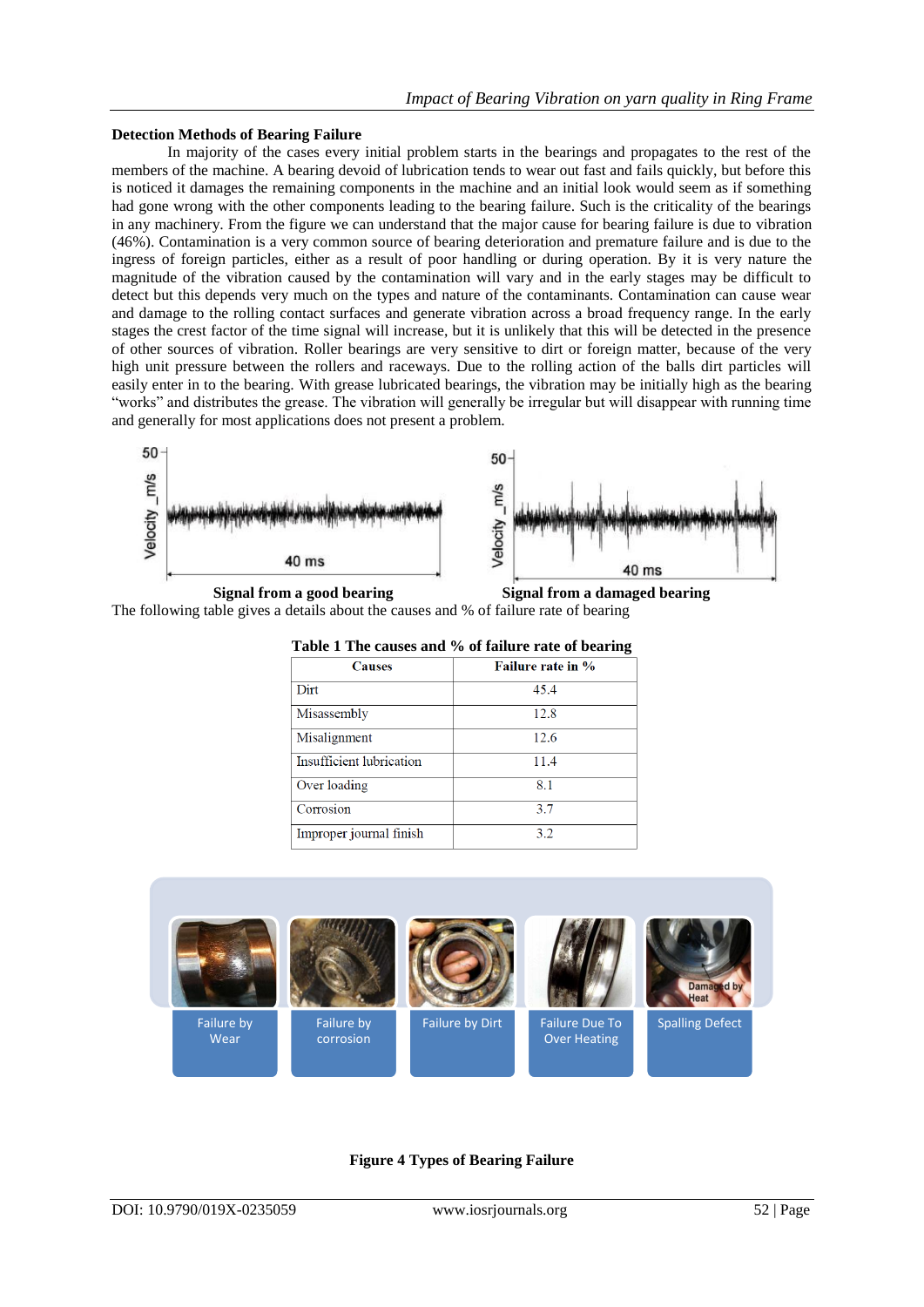

## **Experimental set up**

To study the vibration in ring spinning machine LR G5/1 machine equipped with 1008 spindles has been selected. The count processed in the machine 40's N<sub>e</sub> combed hosiery. The roving hank of the feed material is 1.2. The machine operates with a slow speed of 13,000 rpm and with a high speed of 20,000 rpm. The twist per inch given to the yarn is 25.3. The vibration of the tin roller shaft is measured in various position of the machine (near gear end, middle portion of the machine and from the off end of the machine). The vibration of the bearing also noted with respect to the cop position ( ¼ stage, ½ stage and ¾ stage). The measurement of vibration is done by using accelerometer which consists of piezoelectric sensor. This sensor is placed on the bearing with the help of magnetic attachment to analyze the vibration by using FFT analyzer. The accelerometers are used to measure the acceleration of the frequency spectrum. Figure 5 shows the accelerometer that are used and their specifications that are listed in the table 2.



#### **Figure 5 Accelerometer**

Defects are analyzed with the help of accelerometer along with DIGITAL STORAGE OSCILLOSCOPE device for spectrum and waveform analysis to detect the roller bearing defect in the Ring frame. Vibration measurement data will be collected by CMVA65 Micro log Data Collector/Analyzer and various Micro log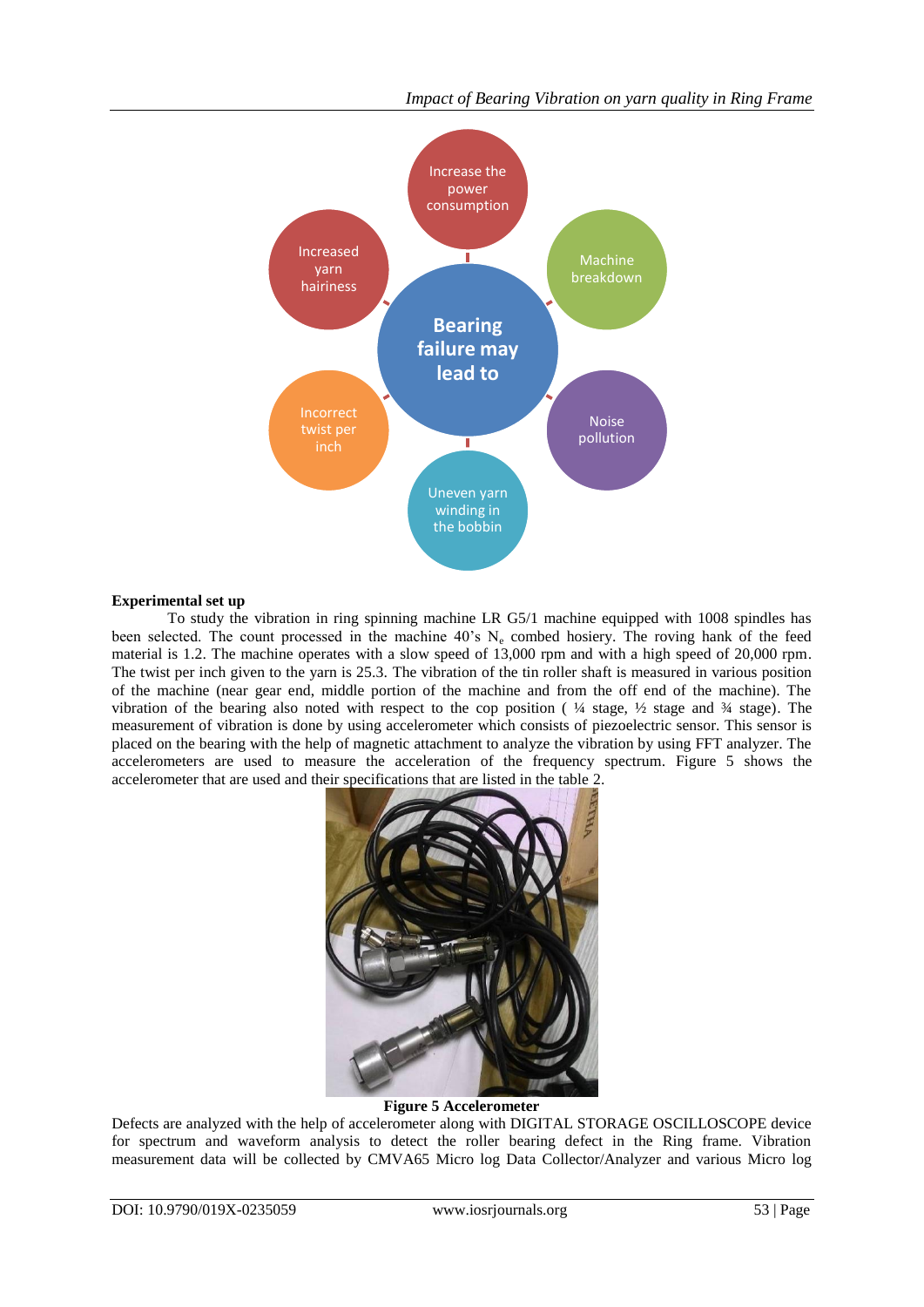plots will be manipulated for analysis and to generate FFT (Fast Fourier Transformation) spectrum reports from the Micro log data collector

| <b>Table 2 Accelerometer Specifications</b> |                   |  |  |  |  |
|---------------------------------------------|-------------------|--|--|--|--|
| <b>COMPANY</b>                              | ABRO              |  |  |  |  |
| MODEL NO                                    | $102 - 1A$        |  |  |  |  |
| SERIAL NO                                   | AB1234            |  |  |  |  |
| OPERATING RANGE                             | $100 \text{mV/g}$ |  |  |  |  |

DSO (Digital Storage Oscilloscope) FFT analyser was used to take the vibration readings. This analyzer shows the vibration signals with the help of accelerometer sensor. This vibration signals will be can be converted in to either in the form of analog or digital by using MATLAB software. The voltage signal from the accelerometer is measured using the digital storage oscilloscope which can be recorded in the form of image and it is for spectrum analysis purpose. Figure 6 shows the DSO running condition image while running the setup and the table gives the settings that are made in the DSO.



**Figure 6 Digital Storage Oscilloscope**

| CHANNEL 1               | 20mV              |
|-------------------------|-------------------|
| <b>FFT</b>              | -20db             |
| I SAMPLING RATE         | 2 KHz             |
| OPERATING VOLTAGE RANGE | $-0.6$ s to 0.6 s |

## **Bearing Specification**

- $\triangleright$  Bearing type : 45NPPB
- $\triangleright$  Number of balls : 9
- $\triangleright$  Inner diameter : 45 mm
- $\geq$  Outer diameter: 85 mm
- $\geq$  Thickness: 19 mm<br> $\geq$  24 tin roller bearing
- 24 tin roller bearing used in one machine

The process of measurement and setup has been given in the following figure.



DOI: 10.9790/019X-0235059 www.iosrjournals.org 54 | Page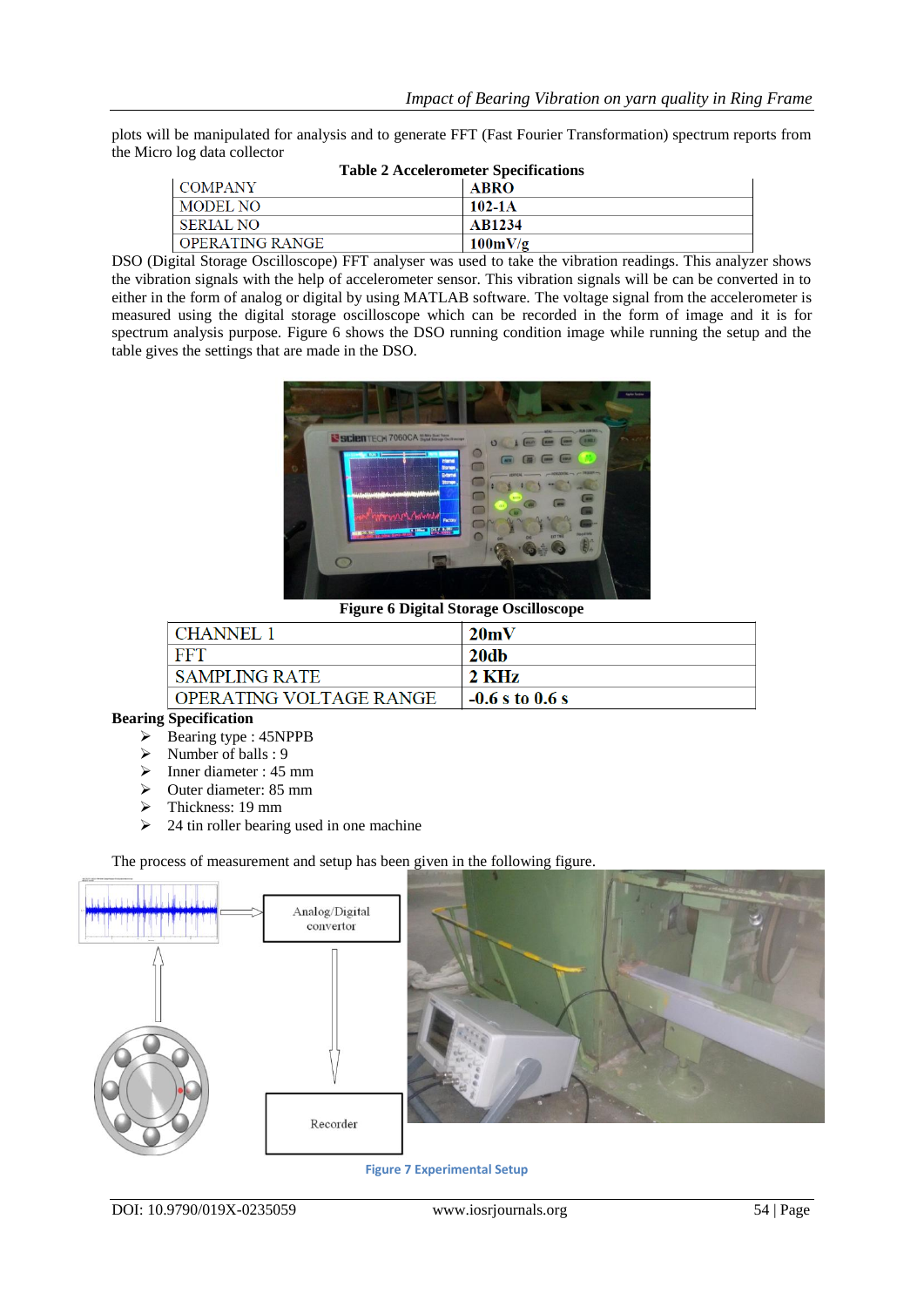The calculation of vibration has been done by using the following formula

1. Fundamental train (cage) frequency:

$$
N_f = \frac{1}{2} * N * \left[1 - \left[\left(\frac{d}{p}\right)\cos\Phi\right]\right] \div 60
$$

2. Ball spin frequency:

$$
N_b = \frac{1}{2} * N * \left(\frac{p}{d}\right) * \left[1 - \left[\left(\frac{d}{p}\right)^2 \cos^2 \phi\right]\right] \div 60
$$

3. Outer race frequency:

$$
N_o = \frac{1}{2} * N * n \left[ 1 - \left[ \left( \frac{d}{p} \right) cos \Phi \right] \right] \div 60
$$

4. Inner race frequency:

$$
N_i = (N*n) - \frac{1}{2} * N*n \left[ 1 - \left[ \left( \frac{d}{p} \right) cos \Phi \right] \right] \div 60
$$

Where,

Nf – Fundamental Train Frequency Nb –Ball Spin Frequency No – Outer Race Frequency Ni – Inner Race Frequency A – Perfect Condition B – Average Condition C - Below Average Condition D- Failure Condition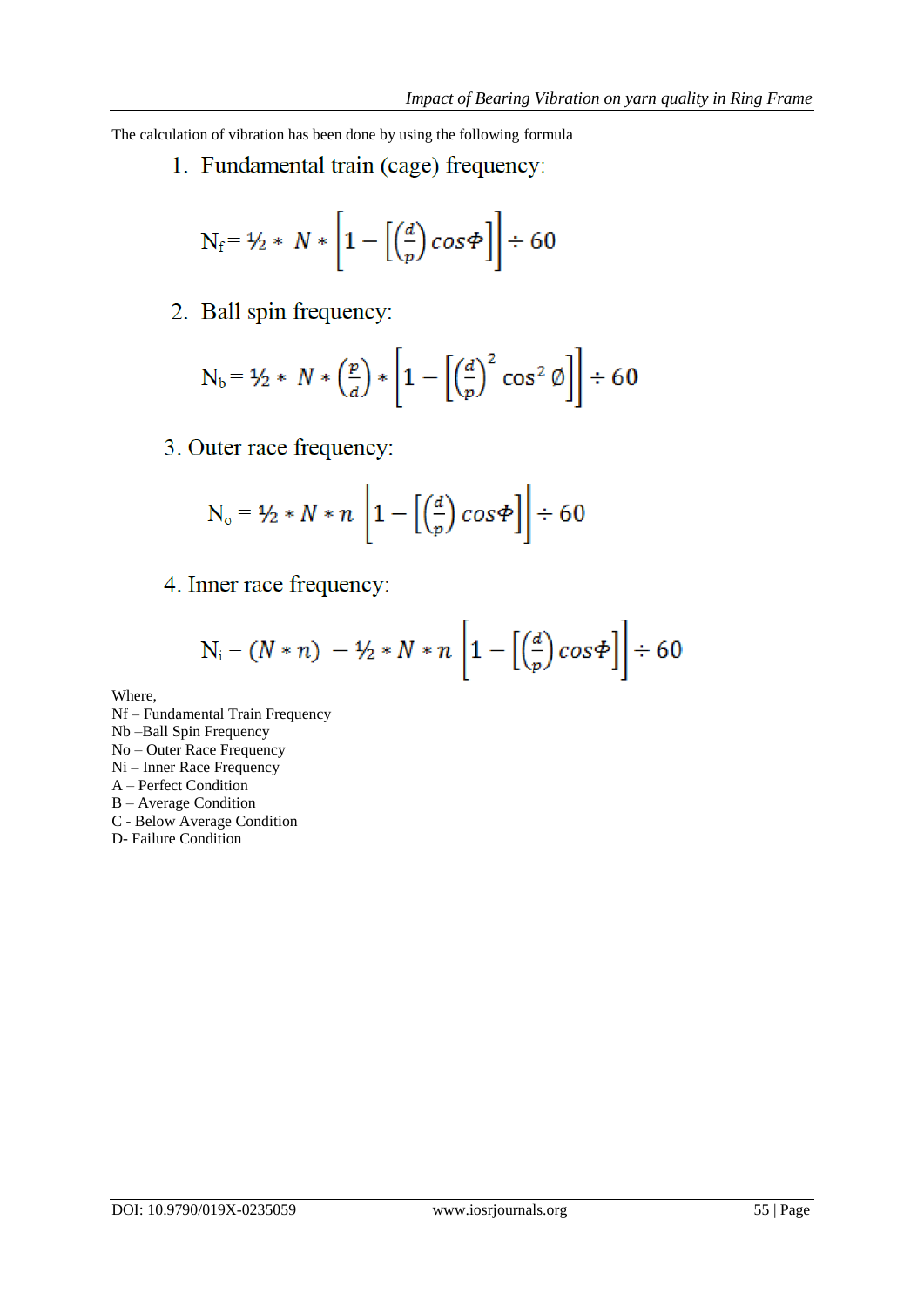| S.no           | Frame                  | Year | Count               | Analytical result |       |                        | <b>Experiment result</b> |       |                   |                        |                        |              |
|----------------|------------------------|------|---------------------|-------------------|-------|------------------------|--------------------------|-------|-------------------|------------------------|------------------------|--------------|
|                | $\mathbf{n}\mathbf{o}$ |      |                     | (Hz)              |       |                        | (Hz)                     |       |                   | Grade                  |                        |              |
|                |                        |      |                     | Nf                | Nb    | $\overline{\text{Ni}}$ | $\overline{No}$          | Nf    | Nb                | $\overline{\text{Ni}}$ | $\overline{\text{No}}$ |              |
| $\mathbf{1}$   | $\overline{2}$         | 2007 | 40's<br>chy         | 7.820             | 33.23 | 132.93                 | 70.38                    | 6     | 29                | 129                    | 64                     | $\bf{A}$     |
| $\overline{2}$ | 3                      | 2002 | 40's<br>chy         | 8.37              | 27.20 | 142.31                 | 75.34                    | 7.813 | 27                | 138.2                  | 69.82                  | $\mathbf{A}$ |
| 3              | $\overline{4}$         | 2003 | 40's<br>com         | 8.53              | 36.24 | 161.6                  | 76.7                     | 6     | 32.71             | 133.3                  | 69.34                  | $\mathbf{A}$ |
| $\overline{4}$ | 8                      | 2004 | 40's<br>com         | 8.61              | 36.59 | 146.38                 | 77.5                     | 5     | 26                | 119                    | 62                     | $\mathbf{A}$ |
| 5              | 9                      | 2005 | 40's<br>com         | 8.57              | 36.4  | 145.7                  | 77.1                     | 7.813 | 31.74             | 130.9                  | 64.45                  | $\mathbf{A}$ |
| 6              | 10                     | 2006 | 40's<br>com         | 8.26              | 35.11 | 140.4                  | 74.3                     | 8     | 27                | 124                    | 62                     | $\mathbf{A}$ |
| $\overline{7}$ | 17                     | 2006 | 30's<br>chy         | 8.31              | 32.82 | 141.4                  | 74.8                     | 7.324 | 30.27             | 122.6                  | 65.9                   | $\mathbf A$  |
|                |                        |      | $34$ 's             |                   |       |                        |                          |       |                   |                        |                        |              |
| 8              | 21                     | 2006 | chy                 | 8.13              | 34.5  | 138.20                 | 73.18                    | 7.324 | 30.27             | 127.4                  | 69.34                  | $\mathbf A$  |
| $\overline{9}$ | 23                     | 2003 | $34^\circ s$<br>chy | 7.78              | 33.08 | 132.35                 | 70.08                    | 7.324 | $\frac{1}{30.76}$ | 130.09                 | 66.41                  | $\mathbf{A}$ |

# **Comparison results of ring frame machines**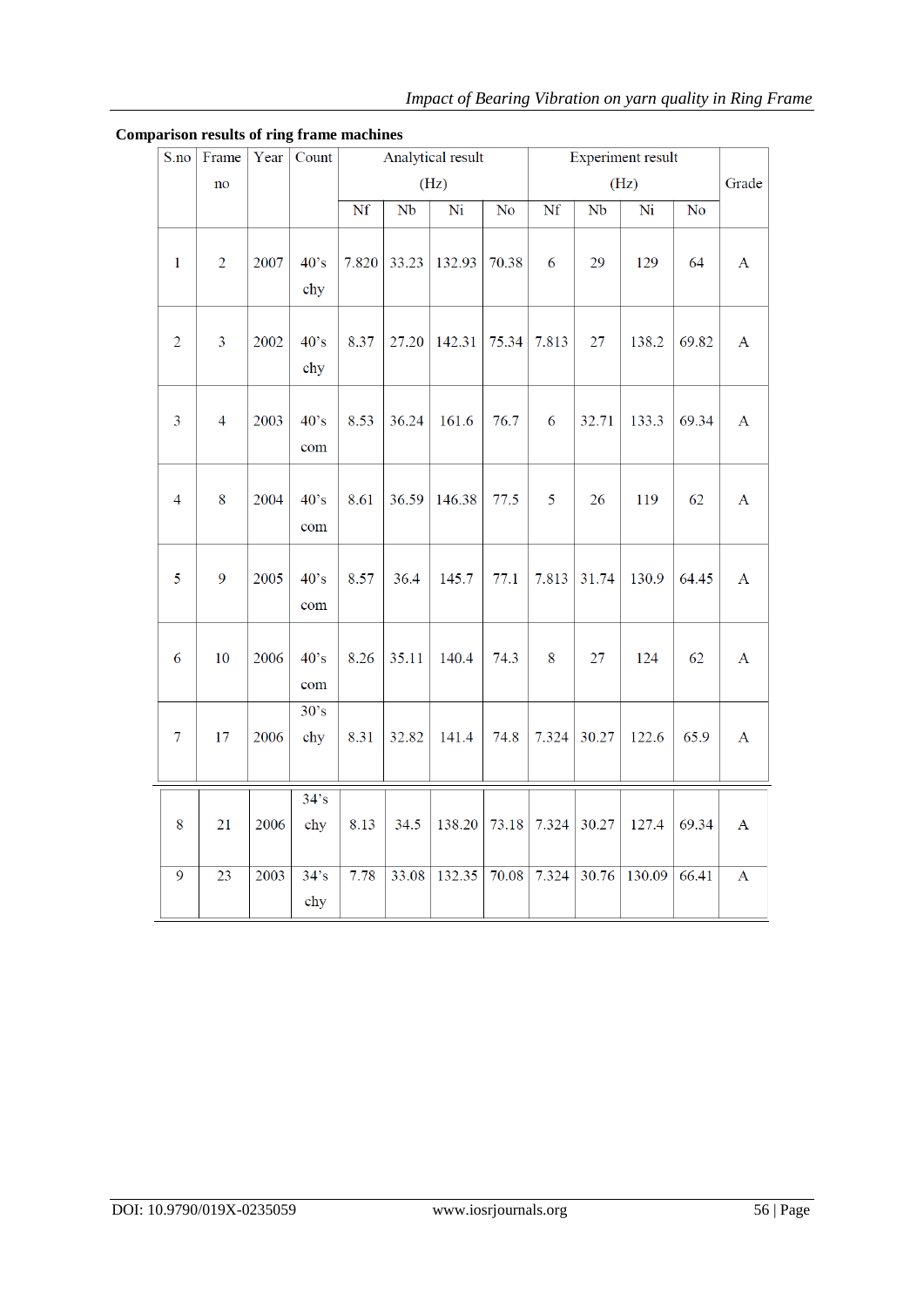| <b>Power Consumption</b> |                |                 |  |  |
|--------------------------|----------------|-----------------|--|--|
| Frame no                 | Count          | Power           |  |  |
|                          |                | (unit per hour) |  |  |
| 02                       | $40^{\circ}$ s | 30.6            |  |  |
| 03                       | $40^{\circ}$ s | 30.3            |  |  |
| 04                       | $40$ 's com    | 30.8            |  |  |
| 08                       | $40$ 's com    | 30.8            |  |  |
| 09                       | $40$ 's com    | 30.7            |  |  |
| 10                       | 40's com       | 30.8            |  |  |
| 17                       | 30's           | 37.4            |  |  |
| 21                       | $34$ 's        | 36              |  |  |
| 23                       | $34$ 's        | 36.7            |  |  |

# **Quality of Yarn**

| Frame no | Count              | LI%   | Thin    | Thick   | Neps   | Total |
|----------|--------------------|-------|---------|---------|--------|-------|
|          |                    |       | $-50\%$ | $+50\%$ | $+200$ |       |
| 02       | $40^\circ s$       | 10.17 | 0.4     | 29.3    | 53.4   | 83.1  |
| 03       | $40^\circ s$       | 10.14 | 0.4     | 29      | 54.6   | 84    |
| 04       | $40^{\circ}$ s com | 10.19 | 0.5     | 26.3    | 66.4   | 93.2  |
| 08       | $40$ 's com        | 10.26 | 0.5     | 26.7    | 66.8   | 94    |
| 09       | $40^{\circ}$ s com | 10.30 | 0.5     | 26.4    | 65.2   | 92.1  |
| 10       | $40$ 's com        | 10.15 | 0.5     | 26.1    | 67.2   | 93.8  |
| 17       | 30's               | 9.53  | 0.1     | 29.1    | 40.1   | 69.3  |
| 21       | $34^\circ s$       | 9.74  | 0.1     | 27.1    | 50.1   | 77.3  |
| 23       | $34$ 's            | 9.88  | 0.1     | 27.1    | 50.6   | 77.8  |

|              | Calculated value of | <b>Measured value of</b> | <b>Power</b> | <b>Total</b>        |
|--------------|---------------------|--------------------------|--------------|---------------------|
| Year of make | <b>Vibration</b>    | vibration                | consumption  | <b>Imperfection</b> |
| 2002         | 252.93              | 242.18075                | 30.2925      | 83.9125             |
| 2003         | 282.875             | 241.0725                 | 30.725       | 93.175              |
| 2004         | 268.875             | 211.92                   | 30.725       | 93.91               |
| 2005         | 267.42              | 234.80825                | 30.6725      | 92.0675             |
| 2006         | 258.8225            | 220.8425                 | 30.725       | 93.705              |
| 2007         | 244.4045            | 227.765                  | 30.55        | 83.055              |

The table shows the average value of measured vibration frequency Calculated value of frequency, Power consumption, and total imperfection in the yarn. It is also represented graphically as shown below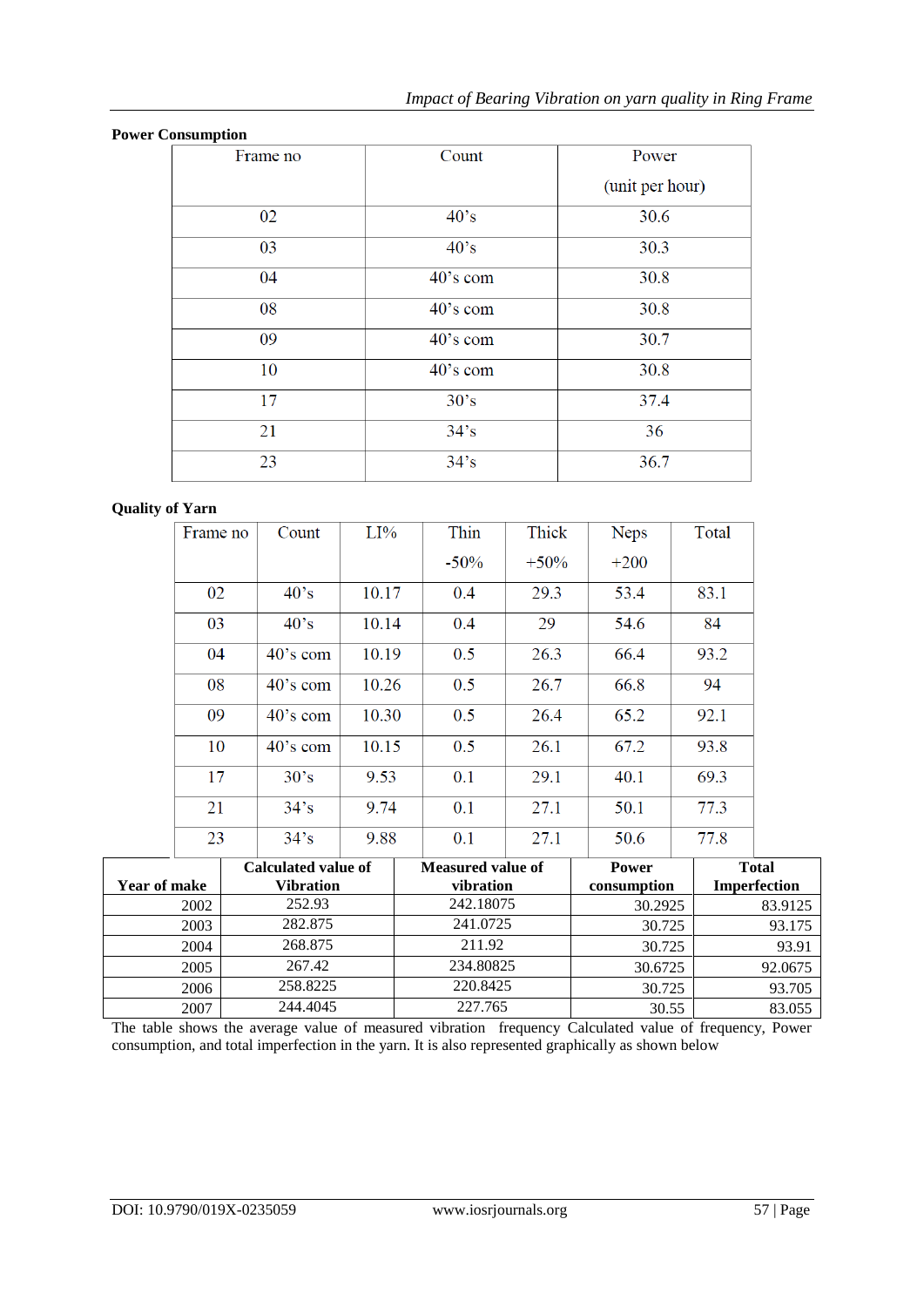

# **[2]. Conclusion**

By comparing the different experimental results the amplitude peak values are differ which depend upon the conditions of filling cops. At the ¼ condition cop filling its takes some little time (84 minutes) smaller vibration frequency. During the ½ condition at constant load and constant speed is maintained for long period of time (93 minutes). At this the vibration frequency response is little higher when compare to  $\frac{1}{4}$  conditions. At  $\frac{3}{4}$ stage of cop build up the vibration frequency attains maximum peak which indicates the higher load on the machine. As seen by the results the vibration frequency has a direct impact on the quality of yarn produced, which can be indicated by the testing of total imperfection of the yarn. It has been concluded that the year of make of machine has got less significant effect on vibration since the machine bearings has been properly maintained. The vibration has also has direct impact on power consumption during running of the machine. So we can conclude that the vibration of tin roller shaft bearing has got a direct impact on power consumption and total imperfection level of the yarn produced.